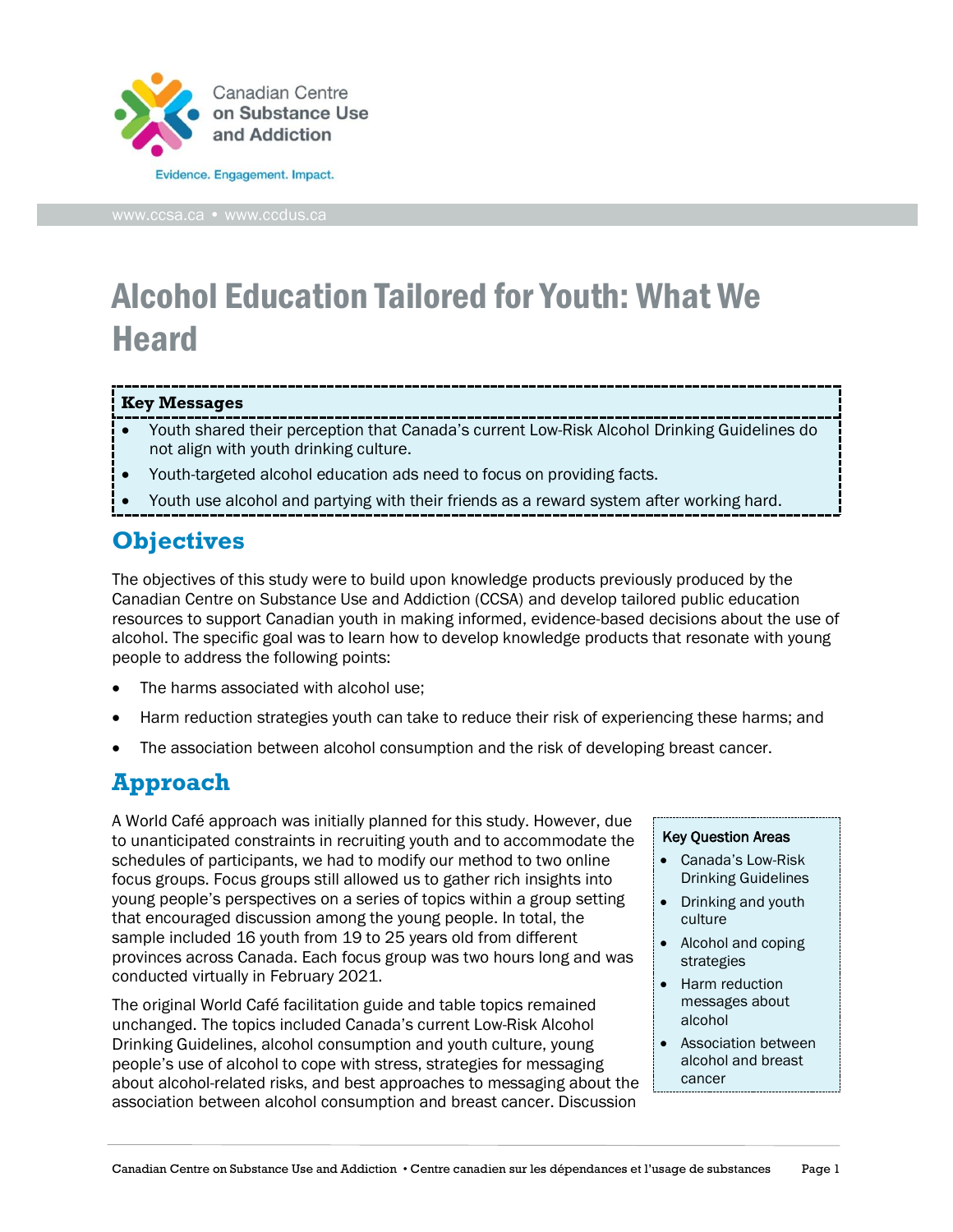

of each topic lasted about 15 to 20 minutes. Participants received a copy of the consent form in advance and were required to give oral consent before participating in the focus groups. In appreciation for their time, each participant received a \$100 honorarium after the focus groups.

All the data collected from the focus groups were transcribed, coded and analyzed in MAXQDA using an inductive thematic approach.

### **Previous CCSA Material Examined**

Alcohol awareness resources previously developed by CCSA and shown below were presented to participants for their opinions and suggestions. They were asked what kinds of information materials (e.g., brochures, social media campaigns) about alcohol they would like to see CCSA develop for a youth audience and the messages they thought were most important for them.





### **What We Heard**

Have

#### *Low-Risk Alcohol Drinking Guidelines and Youth Drinking Culture*

Awareness of Canada's Low-Risk Alcohol Drinking Guidelines varied among the young people consulted. However, participants consistently felt that "low-risk drinking guidelines don't really align" with how they drink and with youth drinking culture generally. As one youth said,

"I feel that the majority of youth are not really aware of low-risk drinking guidelines; even if they are, they constantly feel more prejudiced to drink excessively at some situations ... peer pressure that forces them to go and exceed the low-risk drinking guidelines."

Several youths went so far as to tell us that "my experience is that [young] people are aware of them [the guidelines], but I think they're totally out of touch and don't go by them whatsoever."

In line with this thinking, findings from the focus groups highlight youth "invincibility" — their feeling that the long-term risks of consuming alcohol are not relevant to them. As one youth explained, "I think there's a general feeling amongst young people of being invincible and being just in general, kind of risky with their health." This sentiment was echoed by other youth: "when we're younger, we almost think we're invincible. So, we don't really care about the effects on us."

In today's youth culture, young people commonly report binge drinking (Chung, Creswell, Bachrach, Clark, & Martin, 2018; Martinotti et al., 2017). Focus group participants confirmed that many youth go out with the intention of "drinking to get drunk." These quotes summarize this phenomenon: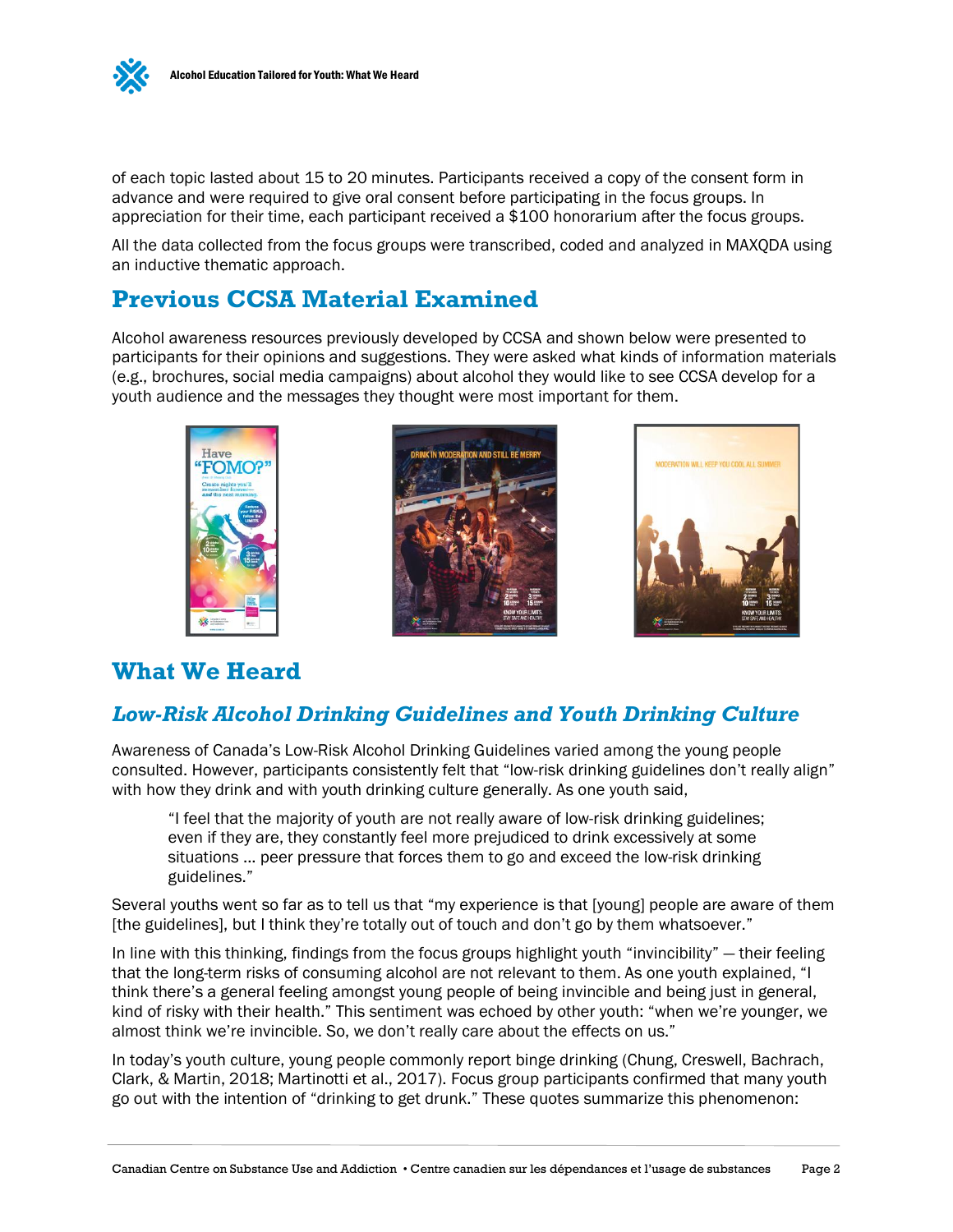

"I feel like when you're kind of in a setting where drinking is kind of the norm, you kind of internalize that norm that it's the weekend, so we have to get blackout drunk. It just becomes a normal thing."

"For me, when I was growing up, alcohol is like you're getting drunk, you're getting messed up, you're going to have a good time, you're going to let go."

If the explicit intention of youth drinking is to drink until intoxicated, this intention is contrary to the very nature of Low-Risk Alcohol Drinking Guidelines. "If you're following those guidelines, you're not going to get drunk. So, I feel like they [youth] kind of disregard it because it doesn't really align with what they're trying to do when they go out." Further, youth drinking patterns are more sporadic in nature. As one youth told us, "I don't drink on normal nights. When I would drink on a Friday night, I would go and go well above excess." This finding has implications for how youth understand Low-Risk Alcohol Drinking Guidelines and how they might modify their alcohol consumption patterns.

Alcohol researchers commonly raise the issue of what constitutes a "standard drink" when discussing alcohol drinking guidelines, as well as the question of whether people use a standard drink to measure their alcohol consumption (Osiowy, Stockwell, Zhao, Thompson, & Moore, 2015; Wettlaufer, 2017). The concept of a standard drink often gets talked about on campuses during alcohol awareness activities. One participant who works on campus as a student health promoter told us that "one of the activities we do during orientation and when we're getting high numbers of incoming students is we get them to measure out what they think a standard drink is by just pouring it into a Solo Cup. And it's always very, very off."

It became evident during our discussions that some youth understand in theory "what the concept of a standard drink is, but then when it's kind of in practice, it gets a little bit more difficult." As one participant explained, "when you go to a restaurant, you do have standard drinks, but then you can have doubles." Another youth explained, "I had no idea really, other than a shot should be an ounce ... but sometimes certain shot glasses are actually 1.5 ounces."

#### *Understanding Alcohol-related Risks*

The disconnection between theory and practice can have implications for understanding the risks associated with consuming alcohol and adhering to Low-Risk Alcohol Drinking Guidelines. In our discussions, youth primarily focused on short-term risks such as "hangovers and the Sunday scaries," "alcohol poisoning," "heightened anxiety" and "alcohol addiction." As one youth told us,

"After you binge the whole night, and then you wake up the next morning really hungover ... your anxiety is heightened and stuff like that, and you just feel like, oh, I was such an idiot last night, or you found out about something you did that you may be really embarrassed about. And then you're kind of like, wow, like, I'm not proud of myself for that. So, you're really kind of hard on yourself the next day. And that has a lot to do with being hungover and heightened anxiety."

However, youth participants' understanding about the long-term risks, such as the links between alcohol and cancer, were mixed, as the following quotes illustrate,

"I've never heard about anything between alcohol and breast cancer. I did not know there was an association."

"I think most people are kind of generally peripherally aware that [alcohol] might raise the odds of it [cancer], but that most people don't know that it is a genuine source of higher rates of cancer."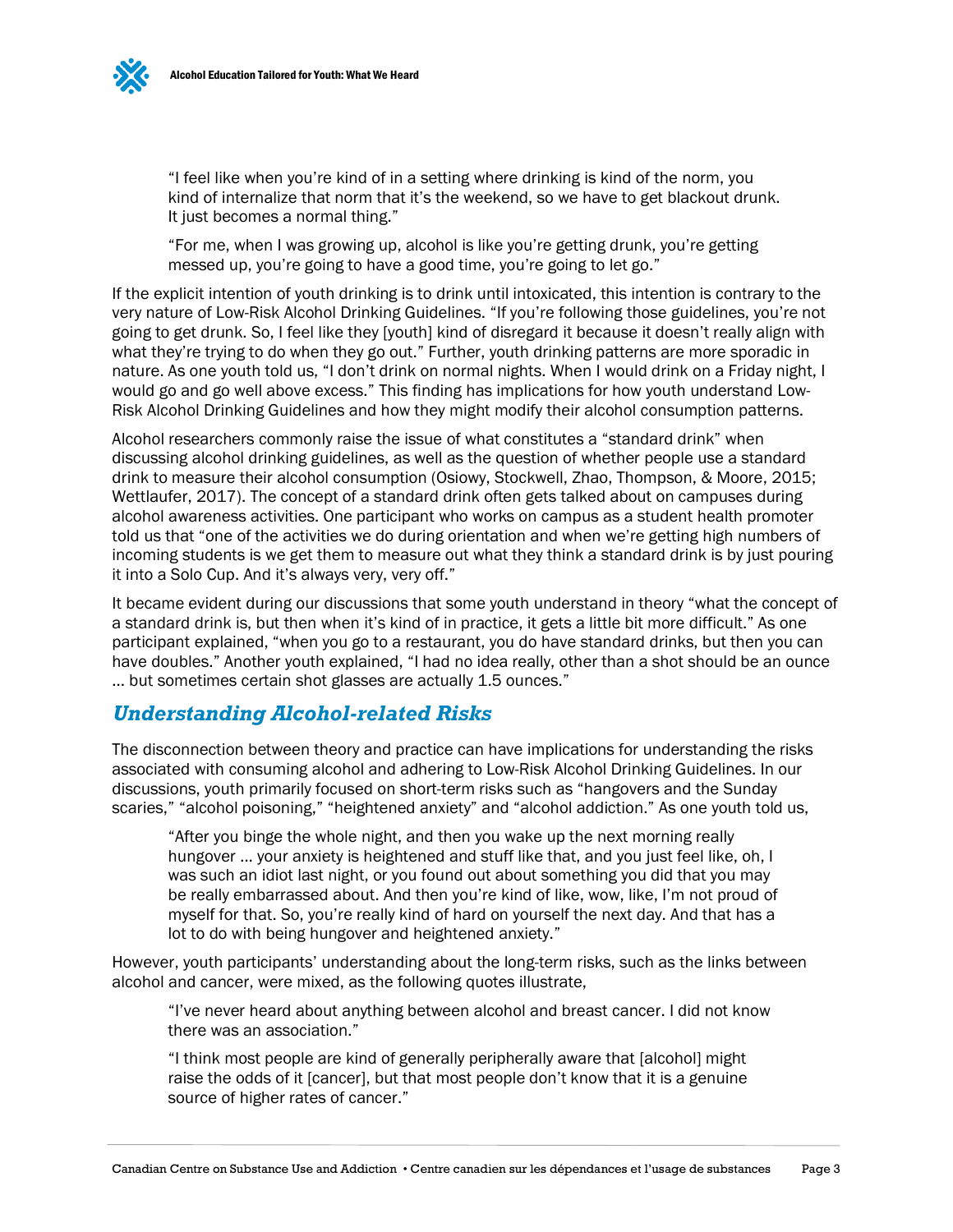"I think I've seen so many things that says this causes breast cancer, that causes breast cancer, that I just kind of filter it through my mind now because I'm like, if I want to do all these things to avoid the risk of getting breast cancer, then I'd have to make all these like drastic changes to my everyday life. And especially because it's not something immediate. I really think it's something that I personally just filter through my head."

Participants in the focus groups made it evident that messaging about alcohol for youth needs to be clear and focused on the facts. One youth explained it best when they said,

"I think if you're wanting to create more awareness of that [alcohol cancer risks], that really reaffirming the correlation between alcohol and cancer, it'd be a good one. I think most people are kind of generally peripherally aware that might raise the odds of it, but that most people don't know that it is a genuine source of higher rates of cancer."

#### *"Work Hard, Play Hard": Stress, Alcohol and Rewards*

Understanding whether youth use alcohol to control stress is essential, particularly during a global pandemic. Interestingly, youth consistently told us that alcohol "helps you stay motivated to finish your stuff." Rather than using alcohol to cope with stressful events, youth in the focus groups told us they use alcohol as a reward system to motivate them to finish what needs to get done. In the words of one participant, "it's a work hard, play hard kind of mindset" that helps "make sure I do my work." Other participants also shared this notion of consuming alcohol as a form of reward:

"I know in first year when I was really, really stressed, it wasn't really a coping, but my reward was often going out with friends during the weekend and going to bars. That was kind of a thing. It's like, okay, I just have to get to Thursday. And then Thursday is the day that it doesn't matter. I can go out to a bar and I don't need to go to class on Friday. It's fine. So, it wasn't a coping mechanism. I guess it was more like a reward system, which isn't much better. But I guess that's just what it was."

"I kind of agreed that drinking is kind of used as a reward sometimes because I know that a lot of times people will be really stressed during the week. And they're like, I just have to push through. I just have to get this assignment done. And then on Friday, I'm going to get so drunk and like they anticipate that they're going to be so drunk, that they'll be on the floor vomiting and they just kind of use that anticipation and the excitement of whatever they're going to do on Friday as a way to cope with the stress of school during the week and get back to school on Monday. And it's a cycle that literally keeps repeating every single week."

Engaging in a night of drinking with friends at a bar reflects the common drinking patterns of young people and the role alcohol plays in social settings. The following quotes summarize this nicely:

"I kind of associate binge drinking a lot more with also being able to see my friends at the end of the week and being able to party or go dancing. … as a coping mechanism, it was not alcohol specifically for me … For me, it was more of the social aspect. It was kind of a release. The alcohol just kind of helps you along with that."

"I think there's a big social aspect to drinking, say, if you're going to a new school, and you want to make new friends and stuff like that, it's kind of a social lubricant. It's a way to try to fit in and feel a bit more comfortable."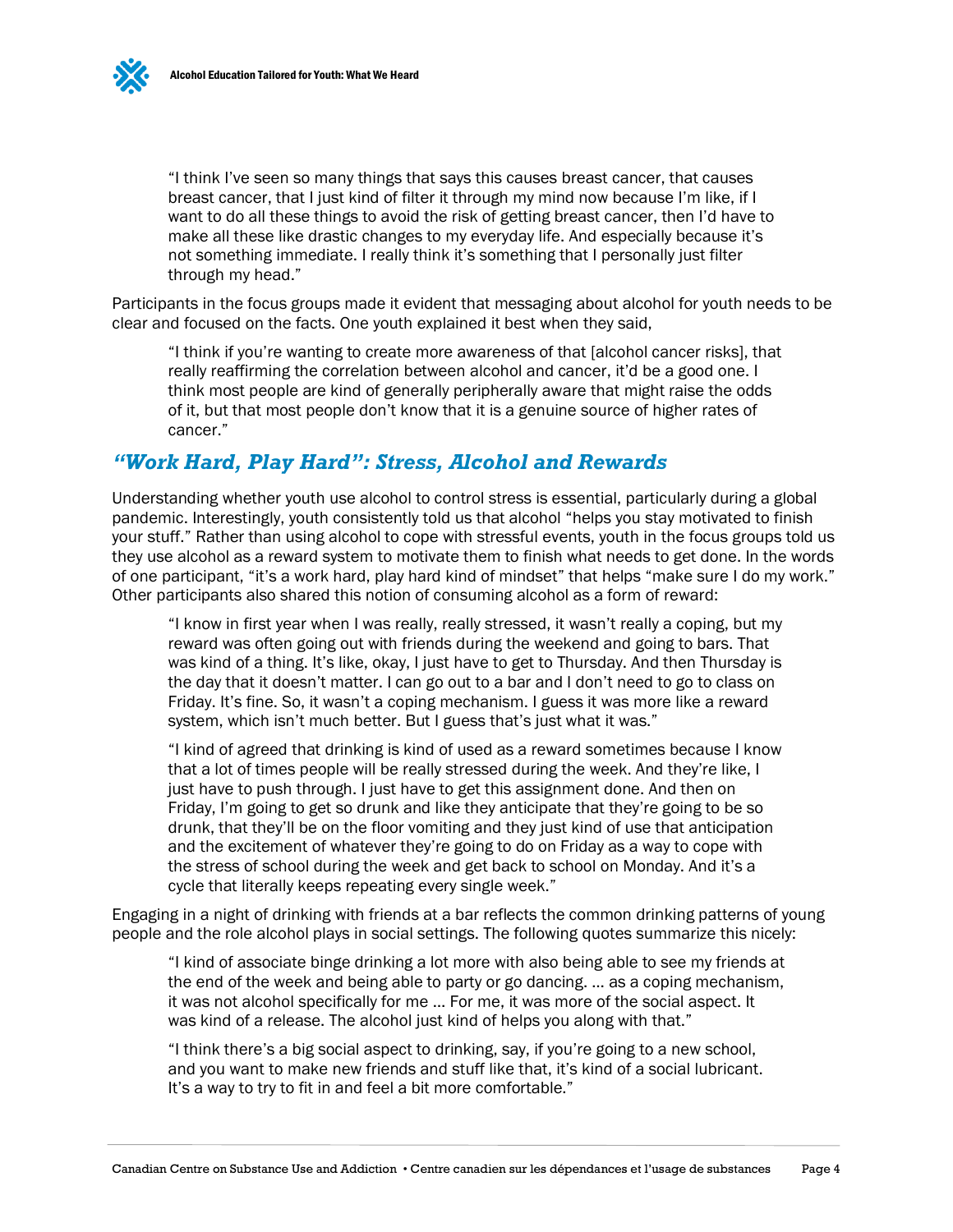

## **Final Knowledge Products Created**

Youth feedback from the focus groups was carefully considered in developing new knowledge products. Participants said that products should simply share relevant facts about alcohol consumption and potential harms, that images of alcoholic drinks should not be hidden, and that the use of stock photos should be avoided. CCSA developed the following knowledge products based on their input.

1. A knowledge product that highlights the health risk of binge drinking, a practice common among focus groups participants:



2. A knowledge product to provide tips for young adults to reduce their risks of experiencing alcohol-related harms:



3. A knowledge product focused on the relationship between alcohol consumption and breast cancer:

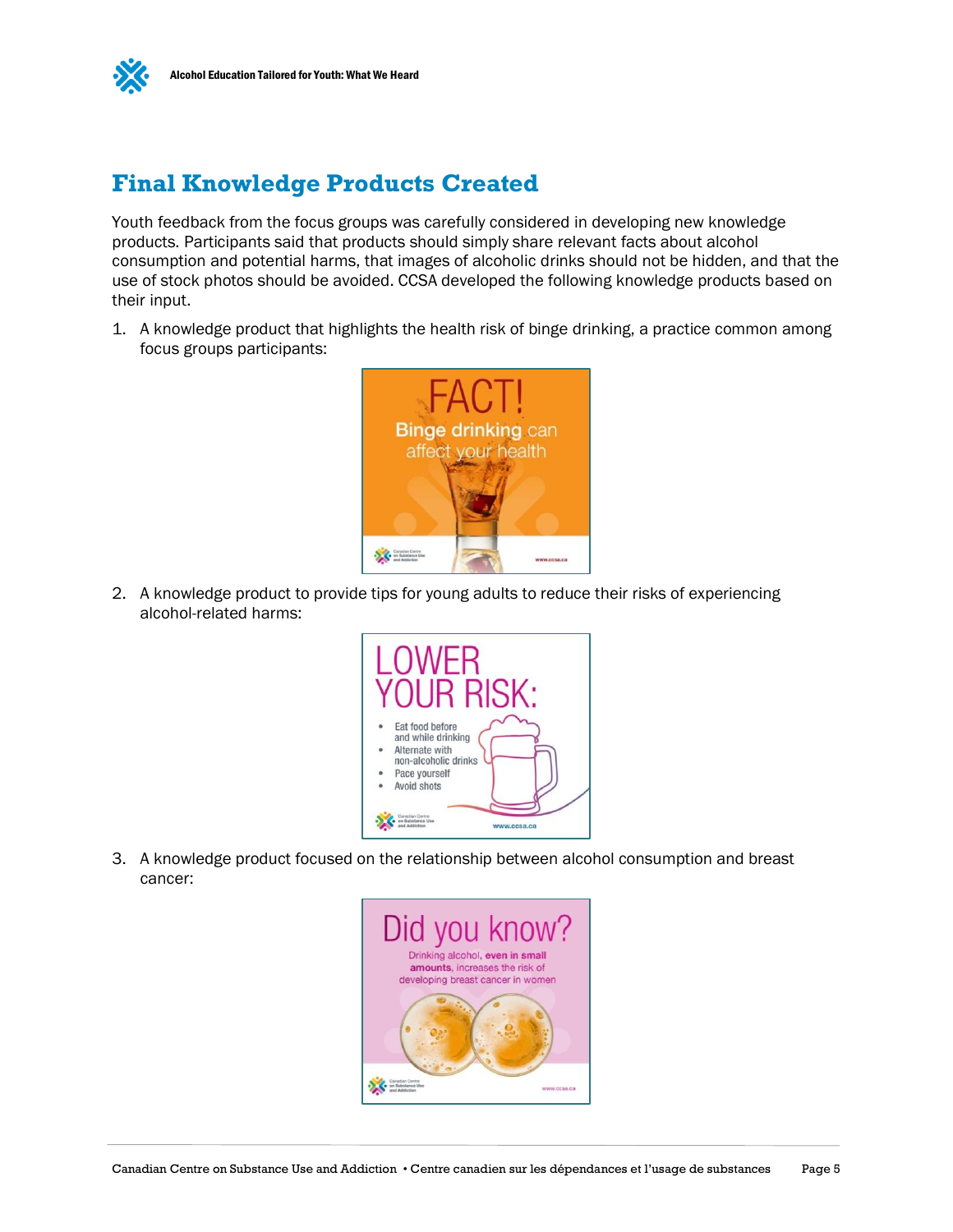

## **Conclusion**

Knowledge mobilization is meant to ensure that people have access to relevant information delivered in a format that makes sense to them. This project sought the feedback of young people to better understand the best approaches to messaging about alcohol consumption and harm reduction. However, this project also clearly brought to light that prevention alone is unlikely to change young people's drinking habits. It provided insight into the extent to which alcohol is ingrained in today's youth culture and everyday lives.

Finally, it is crucial to highlight that the young people appreciated the opportunity to have a voice in developing knowledge products. This project illustrates the importance of meaningful engagement with youth in co-developing knowledge products targeted them.

## **Acknowledgments**

The authors wish to thank the young people who generously shared their thoughts and opinions during the focus groups.